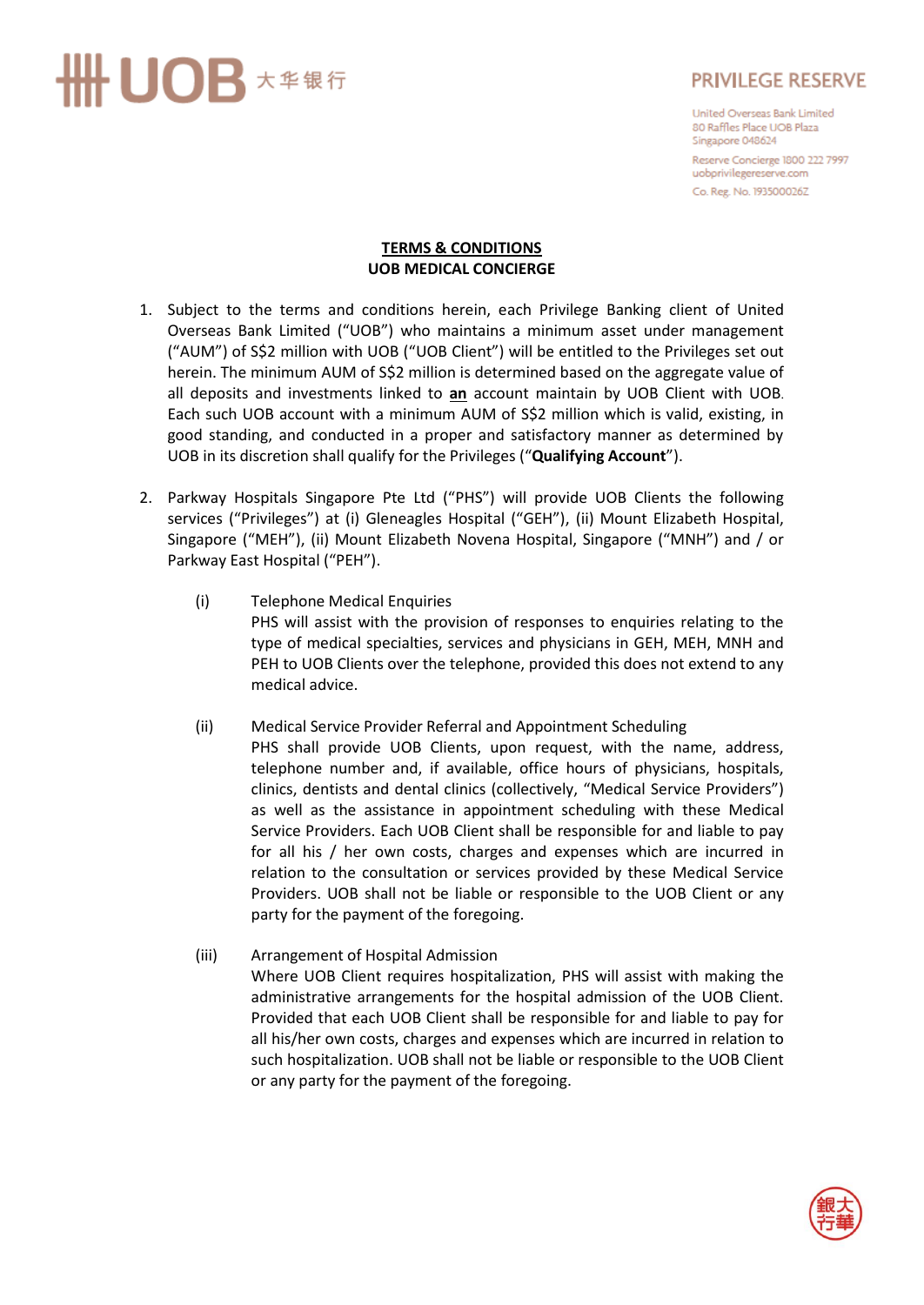# UOB 大华银行

## **PRIVILEGE RESERVE**

United Overseas Bank Limited 80 Raffles Place UOB Plaza Singapore 048624 Reserve Concierge 1800 222 7997 uobprivilegereserve.com

Co. Reg. No. 193500026Z

#### (iv) Room Upgrade PHS will provide room upgrade from Single Room to Junior Suite to UOB Clients who are admitted to GEH, MEH, MNH and / or PEH with a minimum of one (1) night stay, subject to availability.

- (v) Fast Track Admission PHS will ensure that UOB Clients will have priority in appointment scheduling with Medical Service Providers and / or admission to GEH, MEH MNH and/or PEH.
- (vi) Arrangement of Emergency Medical Evacuation / Repatriation PHS will arrange for the provision of air and / or surface transportation, medical care during transportation, communications and all usual ancillary services required to move the UOB Client to GEH, MEH, MNH or PEH (whichever is nearer and where appropriate medical care is available). PHS will arrange for the provision of appropriate communication and linguistic capabilities, mobile medical equipment and medical escort crew. Provided that each UOB Client shall be responsible for and liable to pay for all his/her own costs, charges and expenses which are incurred in relation to the evacuation and / or repatriation. UOB shall not be liable or responsible to the UOB Client or any party for the payment of the foregoing.
- (vii) Arrangement of Accommodation PHS will arrange for the hotel accommodation of the UOB Client and / or companion who is visiting the UOB Client whilst the UOB Client is hospitalized outside their home country or usual country of residence. Provided that each UOB Client shall be responsible for and liable to pay for all his/her own costs, charges and expenses which are incurred in relation to such hotel accommodation. UOB shall not be liable or responsible to the UOB Client or any party for the payment of the foregoing.
- (viii) Travel Arrangements PHS will provide assistance in flight / visa arrangements and / or extensions, liaise with UOB Travel Planners ("UOBTP") SATS to provide meet and greet service as well as airport transfer services either by ambulance or limousine for the UOB Client. Provided that each UOB Client shall be responsible for and liable to pay for all his / her own costs, charges and expenses which are incurred in relation to such travel arrangements. UOB shall not be liable or responsible to the UOB Client or any party for the payment of the foregoing.
- (ix) Arrangement of Language Interpretation Assistance PHS will provide translation and / or interpretation assistance to UOB Clients at no cost for the following languages: Russian, Bahasa Indonesian, Bengali, Vietnamese, Cambodia, and Burmese. Provided that each UOB Client shall be responsible for and liable to pay for all his / her own costs, charges and

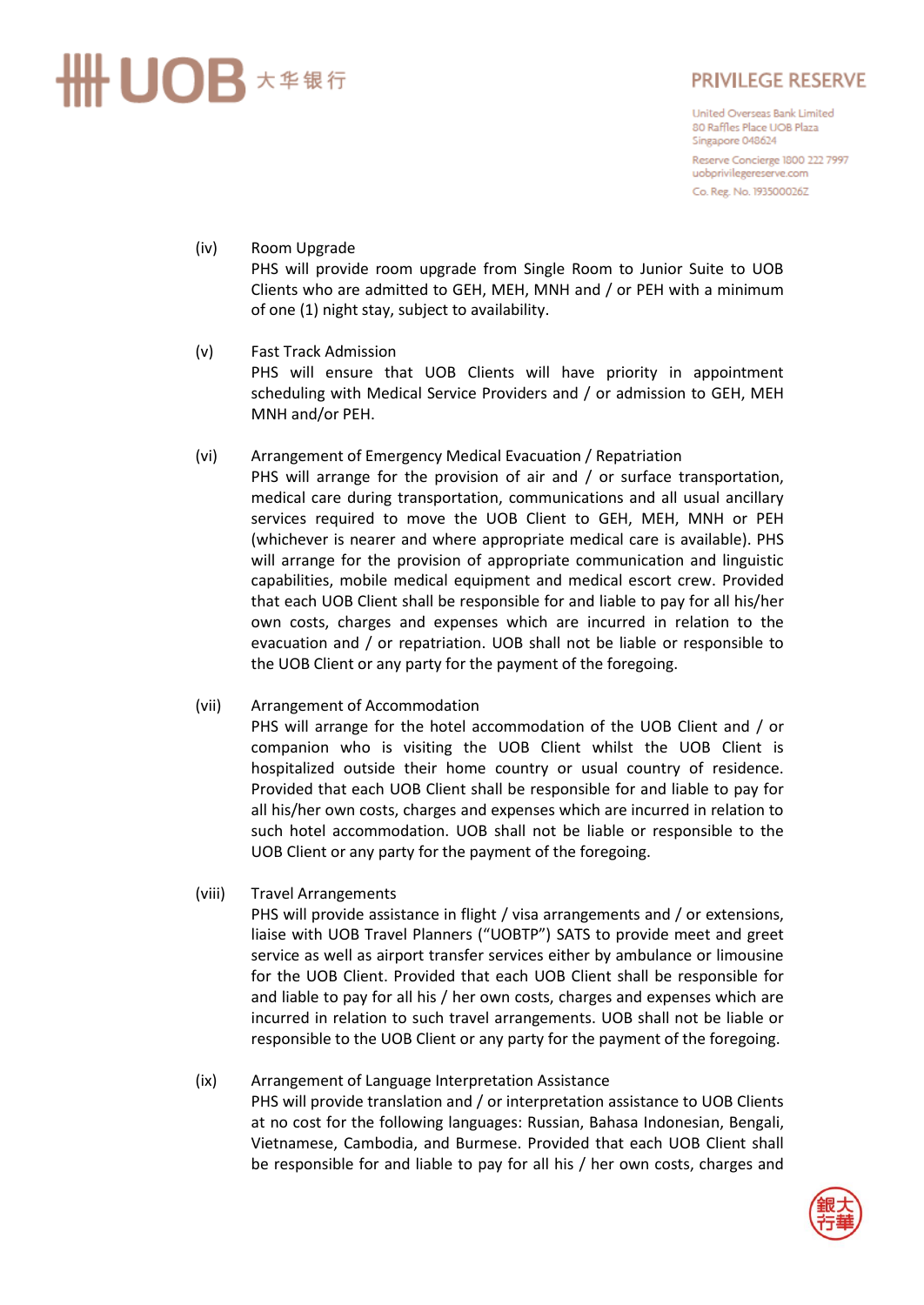

#### **PRIVILEGE RESERVE**

United Overseas Bank Limited 80 Raffles Place UOB Plaza Singapore 048624 Reserve Concierge 1800 222 7997 uobprivilegereserve.com Co. Reg. No. 193500026Z

expenses which are incurred in relation to translation and / or interpretation assistance for any other language. For the avoidance of doubt, UOB shall not be liable or responsible to the UOB Client or any party for the payment of any of the foregoing.

- 3. UOB and PHS reserve the right to vary, amend and delete any of these terms and conditions (including but not limited to the Privilege, and the eligibility criteria) at any time and from time to time, without giving any reason or prior notice or assuming any liability to any UOB Client and all UOB Clients shall be bound by these amendments. UOB and PHS shall not be liable to or for any claims, costs, expenses, losses or damages suffered by any person as a result of the aforementioned matters. In a case of a dispute, the decision of UOB and PHS on all matters shall be final and no correspondence will be entertained.
- 4. The minimum AUM of S\$2 million must be maintained in the Qualifying Account at the point of booking and utilization of the Privileges, failing which UOB reserves the right to debit the cost of the Privileges from the UOB Client's Qualifying Account (or any other accounts with UOB).
- 5. If UOB subsequently discovers that the Qualifying Account is not eligible for the Privilege, UOB may at its discretion without liability or having to give any reason (i) forfeit / revoke / discontinue / suspend the use of the Privileges (including any reservations made for the use of the Privileges); or (ii), if the Privilege is already utilized, reclaim it or debit the same or an amount equal to the cost of the Privilege from the UOB Client's Qualifying Account (or any other account with UOB).
- 6. The Privileges offered herein are not transferable, exchangeable for cash or other items and cannot be used in conjunction with any other discounts, privileges, promotions or vouchers unless otherwise stated.
- 7. UOB and assume no liability or responsibility for the acts or defaults of PHS, the participating merchant, service provider or third parties; or defects in the goods and services offered under the Privileges. UOB is not an agent of PHS, the participating merchant, service provider, or third parties. Any dispute about the quality or service standard must be resolved directly with the PHS, the relevant participating merchant, service provider, or third parties. PHS, the participating merchant, service provider, or third parties may impose conditions for the utilization of the Privileges. UOB will not be responsible for any injury, expenses, claims, loss or damage suffered by the UOB Client (or any third party) as a result of the utilization of the Privileges.
- 8. UOB shall not be liable if it is unable to perform its obligations under these terms and conditions, due directly or indirectly to the failure of PHS, the service provider / participating merchants or such other third party which maybe engaged for offering the Privileges, any machine or communication system, industrial dispute, war, act of God, or anything outside the control of UOB.

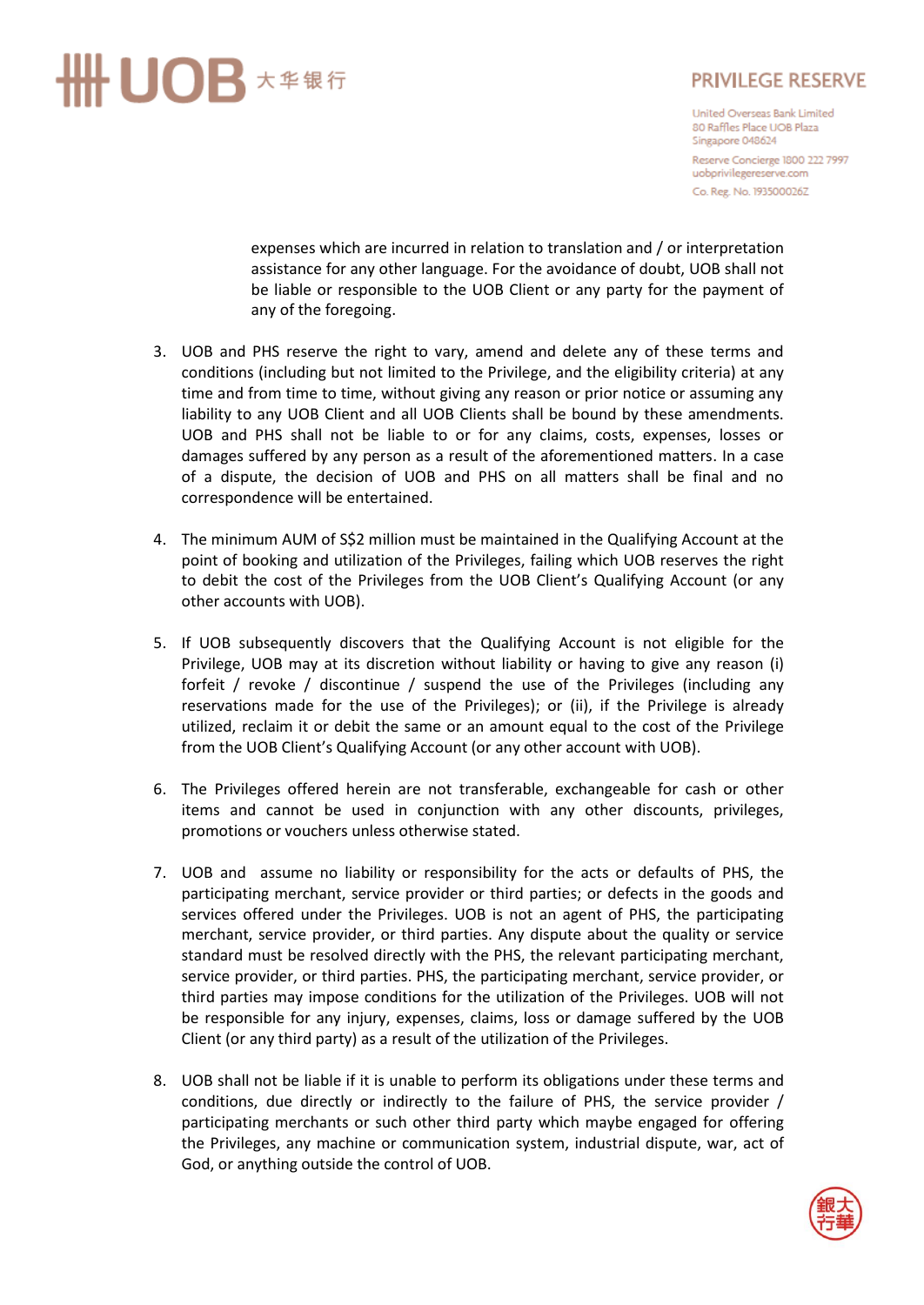

## **PRIVILEGE RESERVE**

United Overseas Bank Limited 80 Raffles Place UOB Plaza Singapore 048624 Reserve Concierge 1800 222 7997 uobprivilegereserve.com Co. Reg. No. 193500026Z

- 9. Utilizing any of the Privileges is subject to the terms and conditions herein.
- 10. The UOB Client shall permit and authorise UOB and PHS to disclose, reveal and divulge his / her information and particulars to any person (including, without limitation, the parties involved in organising, making the appointment / in-patient reservations, provision of services) as UOB and PHS deem fit at their discretion for the purposes of the Privileges offered (including any promotional, marketing, publicity purposes in connection thereto).
- 11. Through the UOB Client's act of requesting for or utilizing any of the Privileges, the UOB Client:-
	- (i) is deemed to have consented to the collection, use and disclosure of his / her personal data by UOB and / or PHS (including, without limitation, the parties involved in organising, making the appointment / in-patient reservations, provision of services related to the Privileges; and any person as UOB deems fit at its discretion) for all purposes incidental to the Privileges (including any promotional, marketing, publicity purposes in connection thereto); and
	- (ii) hereby confirms and represents to UOB that with respect to any personal data disclosed to UOB by the UOB Client, the individuals to whom the personal data relates have prior to such disclosure, agreed and consented to such disclosure, and the collection, use and disclosure of their personal data by UOB for all purposes and promotions incidental to the Privileges.

The UOB Client shall permit and authorise UOB to disclose, reveal and divulge his/her information and particulars to any person (including, without limitation, the parties involved in organizing this privilege), as UOB deems fit at its discretion for the purposes of the Privileges (including any promotional, marketing, publicity purposes in connection thereto).

- 12. Through the UOB Client's requesting for or utilizing any of the Privileges, the UOB Client agrees to be bound by the rules, regulations, and decisions of UOB, by these terms and conditions herein and by any other applicable terms and conditions. Failure to comply with any of the foregoing will result in the UOB Client not being entitled to the Privileges.
- 13. While the information provided herein is believed to be reliable as at the date of printing, UOB and PHS make no representation or warranty whether express or implied, and accepts no responsibility or liability for its completeness or accuracy.
- 14. A person who is not a party to these Terms and conditions herein has no rights under the Contracts (Rights of Third Parties) Act (Cap. 53B) of Singapore to enforce or enjoy the benefit of any term herein.